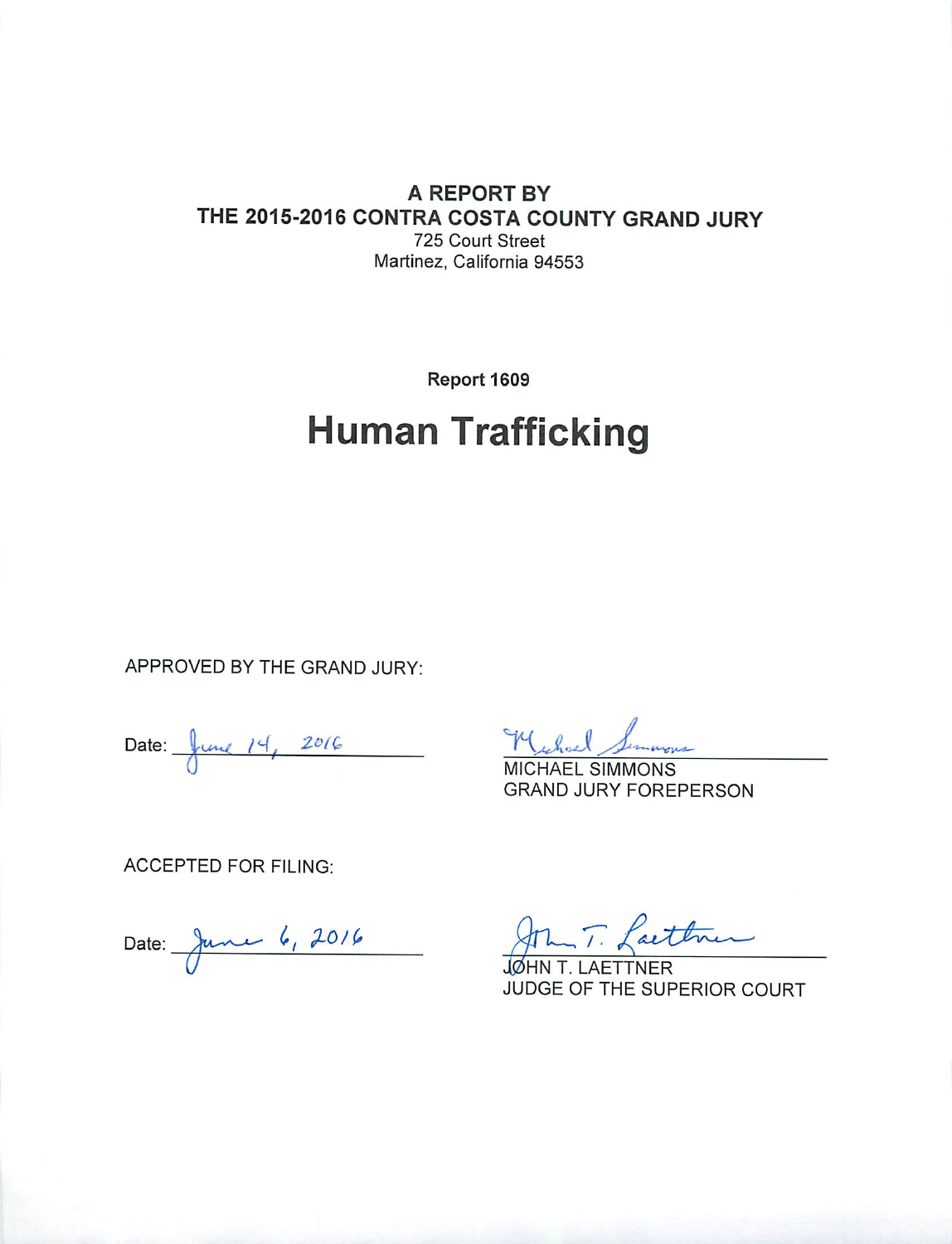Contact: Michael Simmons Foreperson 925-957-5638

#### Contra Costa County Grand Jury Report 1609

## **Human Trafficking**

**TO: City Councils for the following cities: Antioch, Brentwood, Clayton, Concord, Danville, El Cerrito, Hercules, Lafayette, Martinez, Moraga, Oakley, Orinda, Pinole, Pittsburg, Pleasant Hill, Richmond, San Ramon, San Pablo, Walnut Creek; Contra Costa County Sheriff's Department; Contra Costa County Board of Supervisors**

#### **SUMMARY**

Human trafficking (trafficking) is slavery. It is everywhere and the full extent is not known. The principal forms of human trafficking are:

- Adult sex trafficking, commonly associated with prostitution
- "Commercial Sexual Exploitation of Children" (CSEC), a subset of sex trafficking
- Labor trafficking
- Domestic Servitude.

California is a magnet for human trafficking, attractive because of its need for cheap labor, its vibrant economy and its access to global travel.

Human trafficking can occur in our own neighborhoods, but often goes unnoticed and unreported. Masquerading as a legitimate business, trafficking uses social media and moves freely from region to region to avoid detection by law enforcement. Adult sex trafficking is the most readily recognized form of trafficking and attracts the most community interest, but forced labor often involves more victims.

California's first anti-trafficking bill, enacted in 2005, makes the trafficking of humans a felony and assists victims of such trafficking. Following the enactment of this legislation, local jurisdictions have made substantial changes in their approach to the apprehension and prosecution of trafficking.

Successful apprehension of perpetrators requires a multi-faceted effort. Various levels of law enforcement, from the FBI, to state agencies dealing with labor violations, to local law enforcement, are involved in stopping human trafficking. Hard pressed to function alone, the most successful efforts by local jurisdictions rely on coordinating with a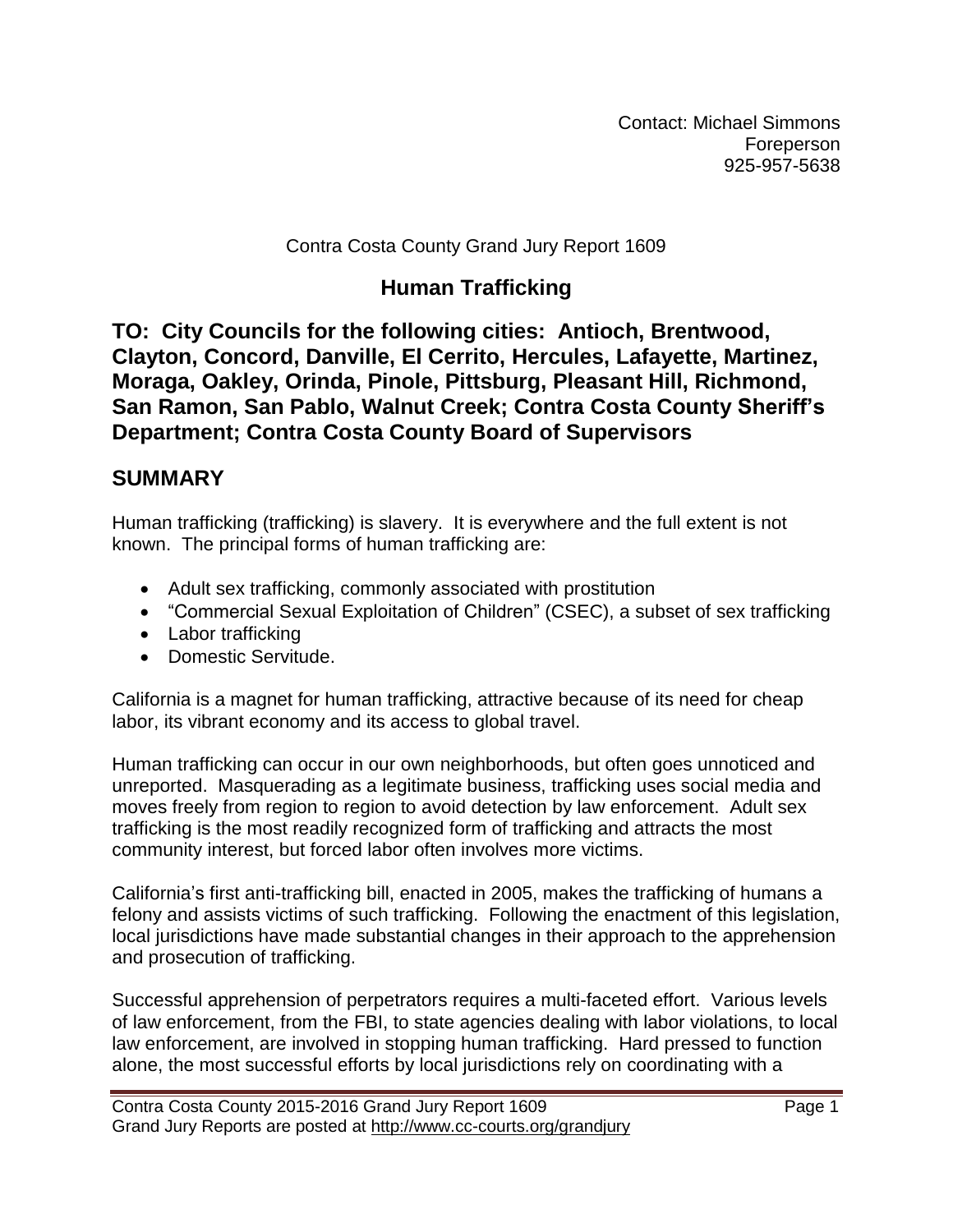number of state and federal agencies. Investigations are labor intensive and can take years before yielding results.

The number of trafficking victims in Contra Costa County is unknown. No one agency is responsible for collecting and reporting statistics about victims. After apprehension, the primary avenues for victims to seek assistance are through Community Violence Solutions (CVS), a non-governmental agency (NGO), and victim-witness advocates through the County District Attorney's Office, and/or the FBI in coordination with the County.

The new paradigm places law enforcement on the front line in assessing victim needs. The first step for law enforcement is determining whether there has been human trafficking. If law enforcement determines that there has been trafficking, the victim may be referred to CVS or Victim-Witness Advocates, which seem best able to provide services. Skill in the initial assessment can make the difference as to whether the victim will communicate with the officer and/or accept a referral to social services. Proposition 35, passed in 2012, requires all field officers and investigators to complete a minimum two-hour training in human trafficking no more than six months after hire. The Commission on Police Officer Standards and Training (POST) video *Human Trafficking: Identify and Respond* provides the approved course on handling human trafficking complaints. It introduces the subject, but understandably fails to incorporate countyspecific guidelines for successful victim assessment or referral. An expanded training package designed for presentation over a period of weeks, and consisting of multiple modules was released in 2014. The State does not currently require this training.

Community awareness is a key factor in identifying human trafficking. Some efforts have been made to raise awareness about traffickers and their victims; for instance, District Attorney staff occasionally give presentations to community groups and to local law enforcement about the problem and; posters throughout the County provide information about stopping human trafficking. These strategies for working at the neighborhood level appear to be effective in Alameda County, which has implemented a community-based program called the Human Exploitation and Trafficking (H.E.A.T.) Watch Program.

The lead multi-disciplinary task force charged with addressing human trafficking in Contra Costa County is the Zero Tolerance for Human Trafficking Coalition. In 2015, the coalition produced a protocol for victims of CSEC and is now considering developing operating guidelines for serving trafficking victims.

# **CONFLICT OF INTEREST DISCLAIMER**

One or more Grand Jurors recused themselves due to a possible conflict of interest and did not participate in the investigation, preparation or approval of this report.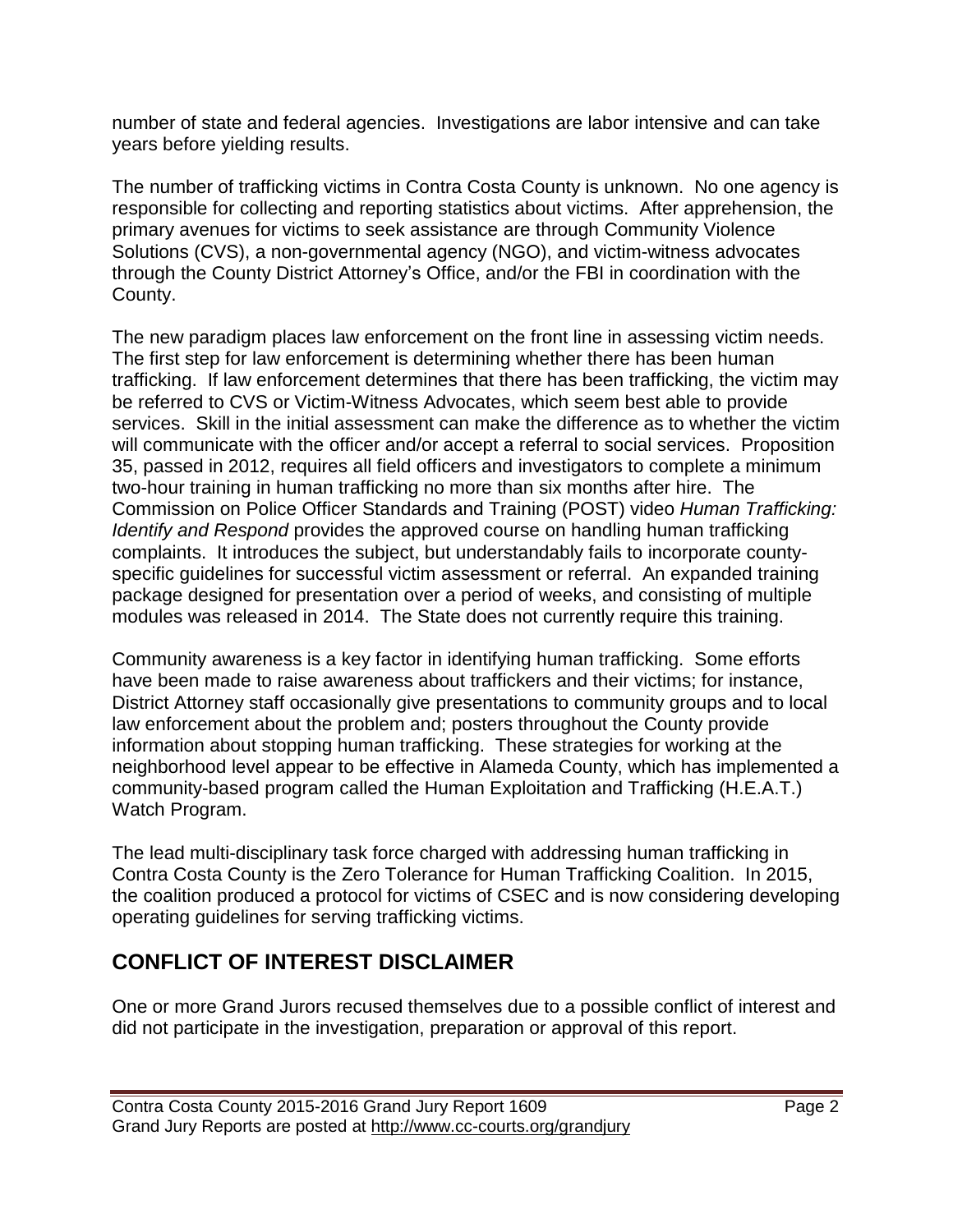## **BACKGROUND**

Human trafficking is the third most prevalent crime in the United States, behind only narcotics and gang-related activities. Statistics from the U.S. Department of Justice and the State provide a snapshot of trafficking today:

- Over 80% of the victims of human trafficking, are born in the United States;
- The U.S. State Department conservatively estimates 14,500 17,500 people are trafficked annually in the U.S.;
- In the U.S., over 80% of reported trafficking cases are sex trafficking, rather than labor;
- Over 70% of labor trafficking victims who were not born in the United States, entered the United States on legal visas;
- Of those identified as victims of labor trafficking, 62% are 25 years or older compared to 13% of confirmed sex trafficking victims; and
- The average age for girls entering into trafficked prostitution or pornography is 12-14 years.

The State of Human Trafficking in California (2012) issued by the California Attorney General notes that "…*trafficking [in California] as a criminal enterprise is second only to the drug trade in annual revenues*." Approximately 80% of human trafficking activity occurs in three "hotspots", the San Francisco Bay Area, Los Angeles and San Diego.

California Penal Code 236.1 (paraphrased below) provides that human trafficking involve one or more of the following acts:

- **Coercion:** causing a person to believe that failure to perform an act would result in serious harm or physical restraint;
- **Deprivation of personal liberty:** accomplished through force, fear, fraud, deceit, coercion, violence, duress, menace or threat of unlawful injury;
- **Duress:** a direct or implied threat of force, violence, danger, hardship or retribution sufficient to cause a reasonable person to acquiesce in or perform an act which he or she would otherwise not have submitted; or
- **Forced labor or services:** labor or services obtained or maintained through force, fraud, duress or coercion, or equivalent conduct that would reasonably overbear the will of the person.

#### **California's Response to the Human Trafficking Problem**

In 2005 California enacted its first anti-trafficking law (AB22) making human trafficking a felony and assisting its victims. Along with a related bill, (SB180), the legislation also established the California Alliance to Combat Trafficking and Slavery (CA ACTS) Task Force to review California's response to human trafficking. Proposition 35, which passed in 2012, increases prison terms for traffickers and requires sex traffickers to register as sex offenders. It also requires that all law enforcement officers assigned to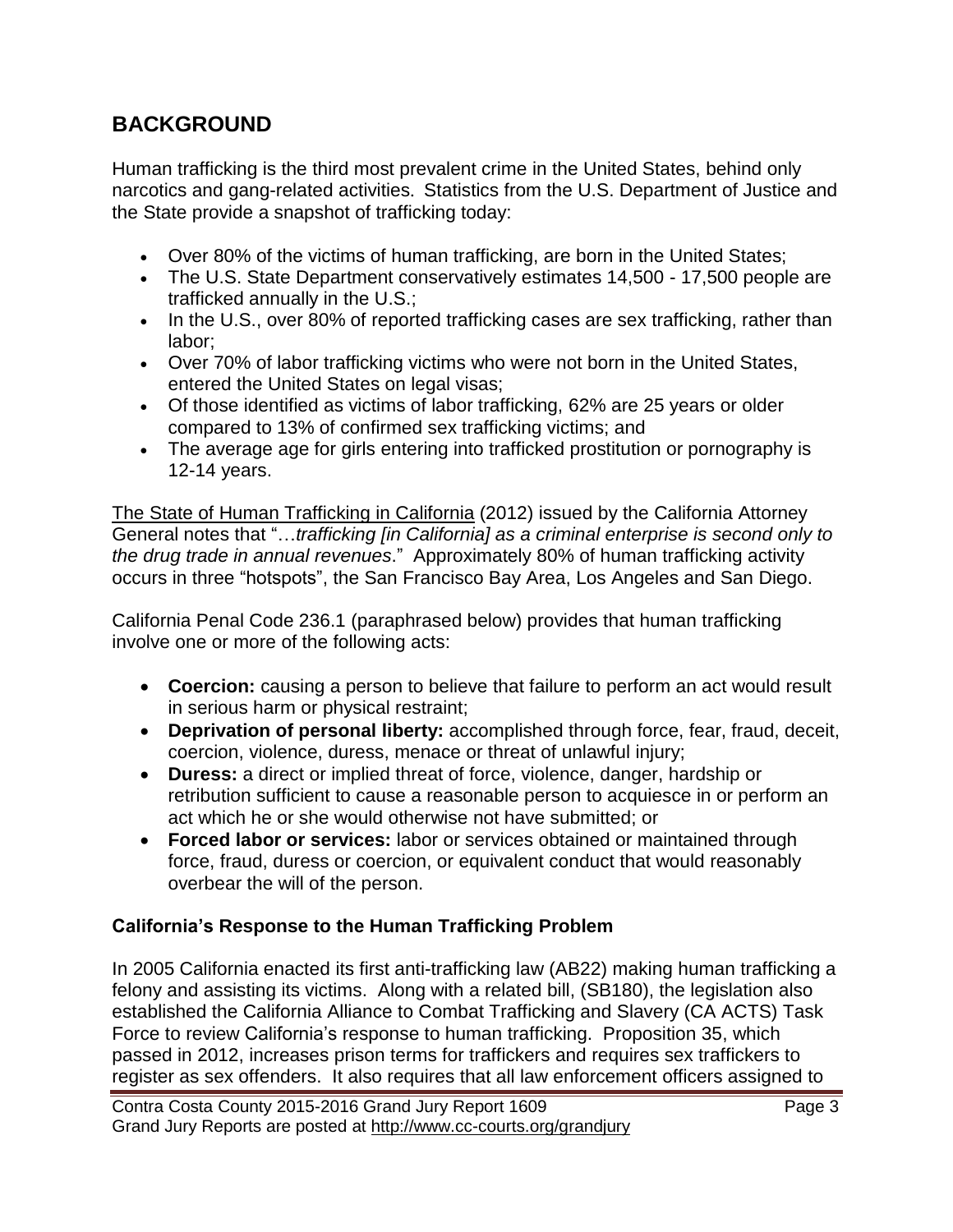field or investigative duties take a minimum of two hours of training in handling human trafficking complaints by July 1, 2014.

The effect of Proposition 35 in increasing the number of arrests related to human trafficking is shown in the graph below.



Source: California Attorney General Statistics

Statewide there were nine federally funded task forces established between 2010 and 2014. The task forces are comprised of federal, State, and local law enforcement, nongovernmental organizations (NGOs) and city and county governments. They continue to play an important role in building awareness to combat human trafficking. As attention to the problem has grown, more local task forces and working groups have been established. Key in the East Bay are the Alameda County District Attorney's Human Exploitation and Trafficking (H.E.A.T) Unit, established in 2005, and Contra Costa County's Zero Tolerance for Human Trafficking Coalition, established in 2013.

# **DISCUSSION**

The Bay Area is a magnet for traffickers due both to its location and to its economy. Easy access to international travel facilitates the importation of workers. A thriving service industry employing low skilled, low paid workers creates a market for undocumented immigrants, and a vibrant tourist industry attracts travelers looking for sex. The multi-jurisdictional law enforcement response to a projected spike in sex trafficking connected with the 2016 Super Bowl raised public awareness of the opportunistic nature of this enterprise. As with any entrepreneur, traffickers follow the money.

#### **Adult Sex Trafficking: A Changing Industry**

Under the law, prostitution is not necessarily trafficking, and pimps are not necessarily traffickers, unless the offense entails loss of personal liberty, duress, or the victim is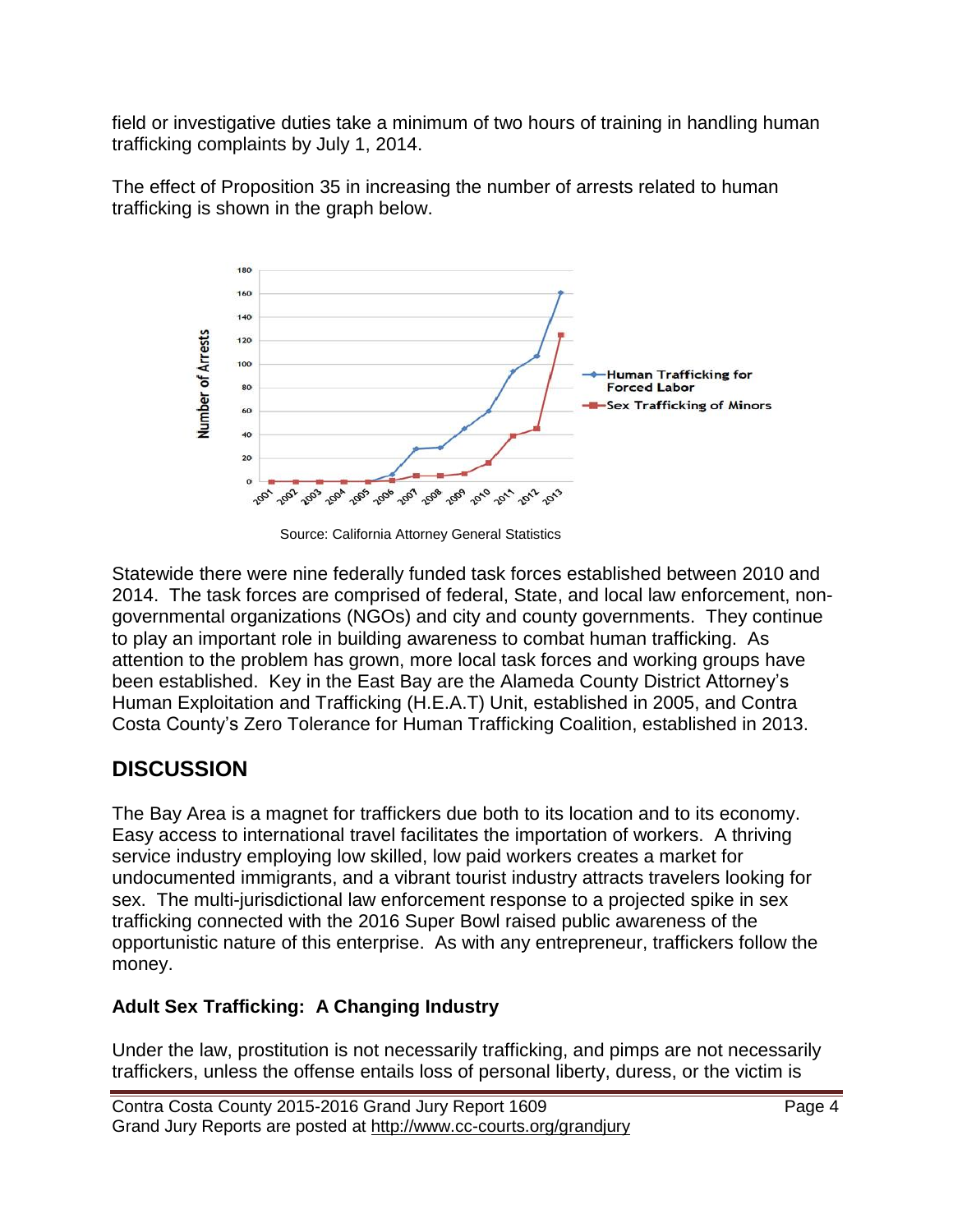under age. The evidence shows, however, that the majority of adult women arrested for prostitution are victims of human trafficking.

The character of sexual exploitation has changed dramatically with the advent of technology and social media. While street prostitution still exists (particularly in lowincome areas and cities), the industry is increasingly moving under cover. For example:

- An explosion of websites designed to expedite the sex trade (e.g. Backpage, City Vibe, and even Craigslist), allow prostitutes and their pimps to connect with clients electronically;
- Pimps can solicit potential victims under cover of apparently innocent social media encounters through forums such as Facebook and Twitter;
- Disposable cell phones, elaborate networks of connected user names and aliases, and other sophisticated strategies can obscure the direct relationship between the exploiter and the victim; and
- Prostitution operations are increasingly mobile, changing locations to avoid detection or find better commercial opportunities. Operations can encompass multiple regions including cities, counties, states, and even countries.

Trafficking often is connected with other illegal activity. For instance, an arrest for narcotics, gang activity or domestic violence can frequently reveal sex trafficking as well. One of the reasons for this connection may be that gangs appear to be turning to sex trafficking as an additional source of revenue.

#### **Labor Trafficking: The Tip of the Iceberg**

Labor trafficking is notoriously difficult to identify, and difficult to prosecute. It often involves multiple victims and, in contrast to prostitution, many victims are not U.S. citizens. Uncovering labor trafficking frequently requires paying attention to things that just don't look right. According to guidelines distributed by the California Attorney General, some signs that may indicate labor trafficking include:

- Working excessively long and/or unusual hours, perhaps being prohibited from taking breaks or other unusual restrictions at work;
- Being controlled (e.g., workers being transported to and from worksites in groups);
- Lacking passports or other forms of identification; no financial records or bank accounts; and
- Fearful of speaking to someone else alone.

These indicators may point to the existence of a trafficking operation, but not always. Often, the first sign of potential labor trafficking involves a complaint, either by a victim or from an astute observer.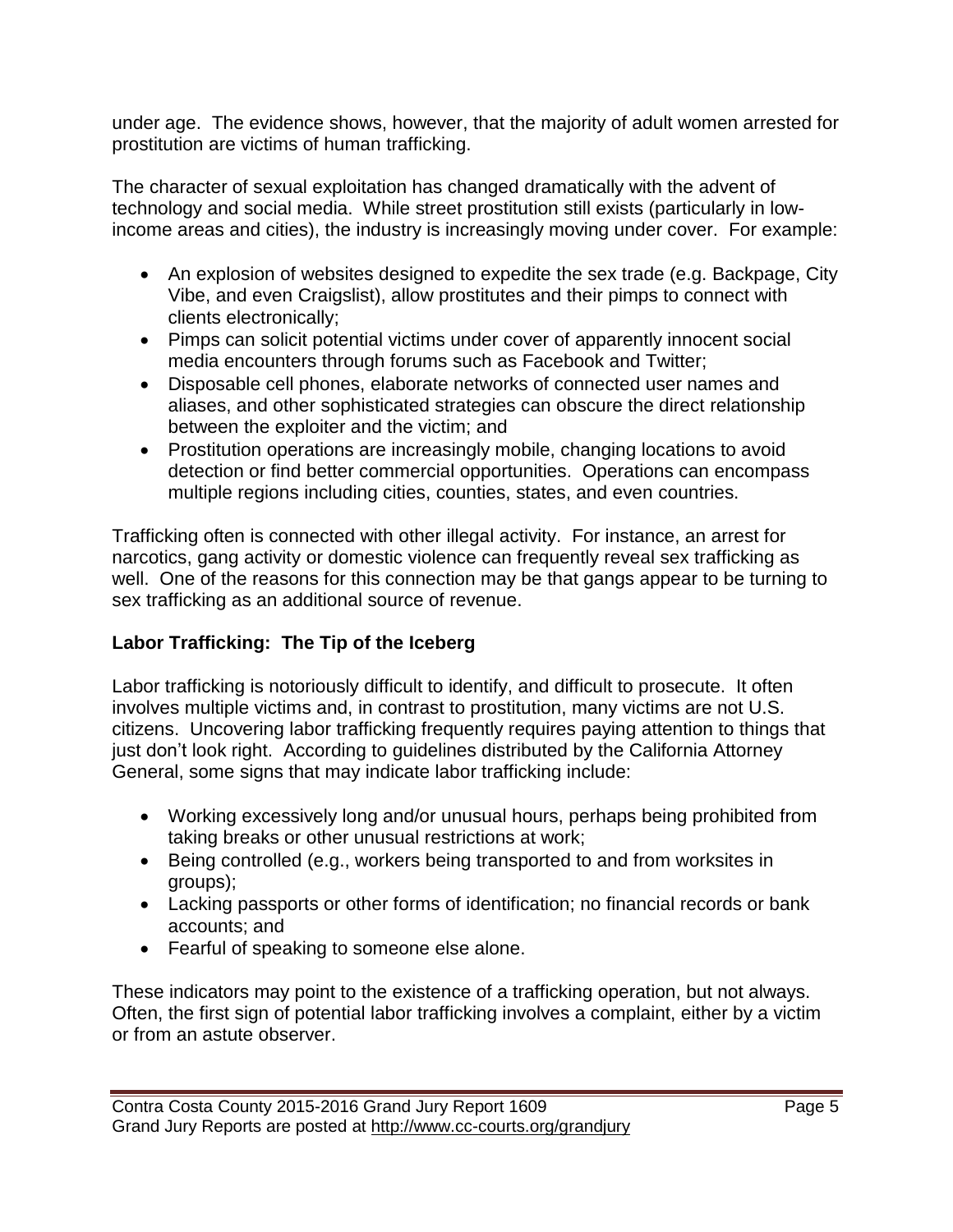Labor traffickers typically engage in businesses that appear to be legitimate, and the investigation of trafficking often hinges on uncovering fraudulent and/or illegal business practices. Business owners may cheat on income and employment taxes, workplace rules, wage and hour regulations, workmen's compensation insurance, health and safety requirements, and/or immigration laws. They defraud their employees of fair compensation and the workplace protections to which they are entitled by law resulting in a situation that is no better than indentured servitude.

Often called the "Al Capone Approach", after the infamous gangster who was finally successfully prosecuted for tax evasion, the investigation and prosecution of labor trafficking frequently entails interagency cooperation. The State Department of Industrial Relations (DIR), the Employment Development Department (EDD) and the Department of Insurance (DI) often work with the District Attorney's Office during labor trafficking investigations. A senior DIR official explained, "Labor traffickers are cheaters", and "…at base, a labor trafficking investigation starts with an investigation of fraud".

#### **A Look at the Data: How Much Trafficking is There?**

County reports about the number of adult human trafficking victims differ, making an overall assessment of the size of the problem difficult. There is no comprehensive source dealing with trafficking victims.

Based on a survey of nineteen city police departments and the Contra Costa County Sheriff's Department regarding the number of incidents of adult sex trafficking, labor trafficking, and CSEC occurring between January and August 2015, seven jurisdictions reported at least one incident. As reported by these jurisdictions, eighty-six incidents involved adult sex trafficking, sixteen involved CSEC victims and one incident involved labor trafficking. Additionally, there were eight arrests for pimping of underage girls.

The survey also asked about the number of department personnel trained to deal with human trafficking. All responding departments stated that at least some officers had received training.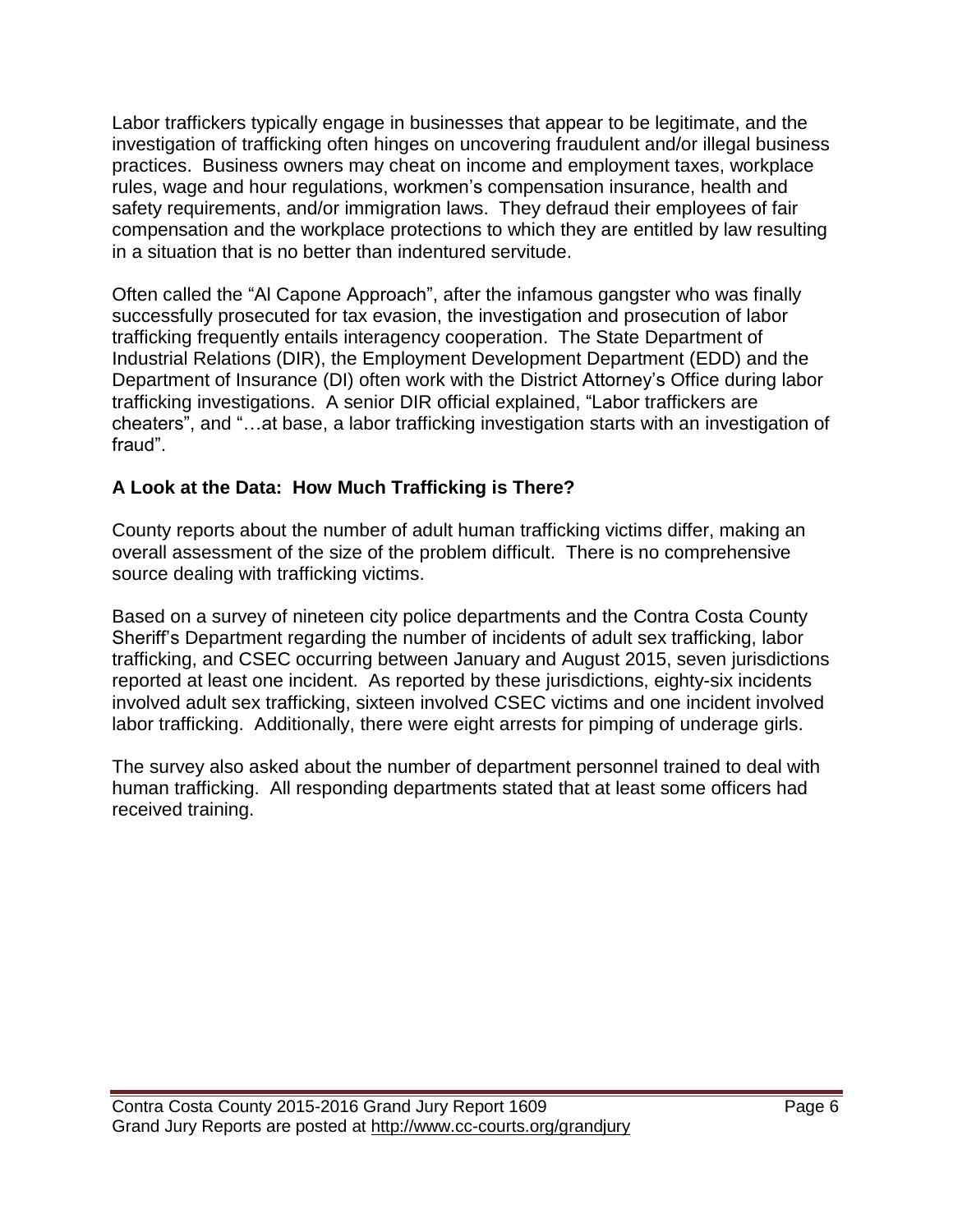The table below summarizes a Zero Trafficking Coalition report on victims identified and served by its "grant partners" for the period from June 2014 through June 2015.

|                      | Total | Adults | Minors        |
|----------------------|-------|--------|---------------|
| Sex trafficking      | 103   | 64     | 39            |
| Sex+Labor            | 4     | 4      |               |
| Labor                | 1     | 1      |               |
| <b>Total Victims</b> | 108   | 69     | 39            |
| Citizenship          |       |        |               |
| U.S.                 | 99    | 62     | 37            |
| Non U.S.             | 9     |        | $\mathcal{P}$ |
| Gender               |       |        |               |
| Female               | 106   | 63     | 38            |
| Transgender          | 2     | 1      | 1             |

The Coalition statistics understate the true number of victims because they show only victims who received services from one or more the NGOs associated with the Coalition. Victims who were not referred to services, or who refused a referral, or who went to service providers not associated with the Coalition, are not included. Accordingly, it is difficult to determine the overall number of victims in the County.

For 2011 through 2015, the District Attorney reports the following number of criminal cases filed for human trafficking:

- Thirty-five filings for 2011 through 2013:(an average of eleven per year);
- Five filings during 2014; and
- Seven filings during 2015.

#### **Investigation and Prosecution**

Investigators and patrol officers must deal with the complex realities of human trafficking enterprises, often hidden from sight. These enterprises move between jurisdictions to avoid scrutiny, take advantage of technology to maintain and attract their clientele and victims, and use intimidation and duress to prevent victims from leaving or reporting the crime to outsiders.

A successful trafficking investigation hinges on many factors. Local concern can make apprehending suspected traffickers a law enforcement priority. Most police agencies are operating with resource constraints, and there is every incentive to put ongoing (and visible) crime first. Investigating trafficking is time intensive and often takes months (or years) to build a case. Historically, prostitution has received most of the attention because local citizens are aware and concerned. It is not clear, however, whether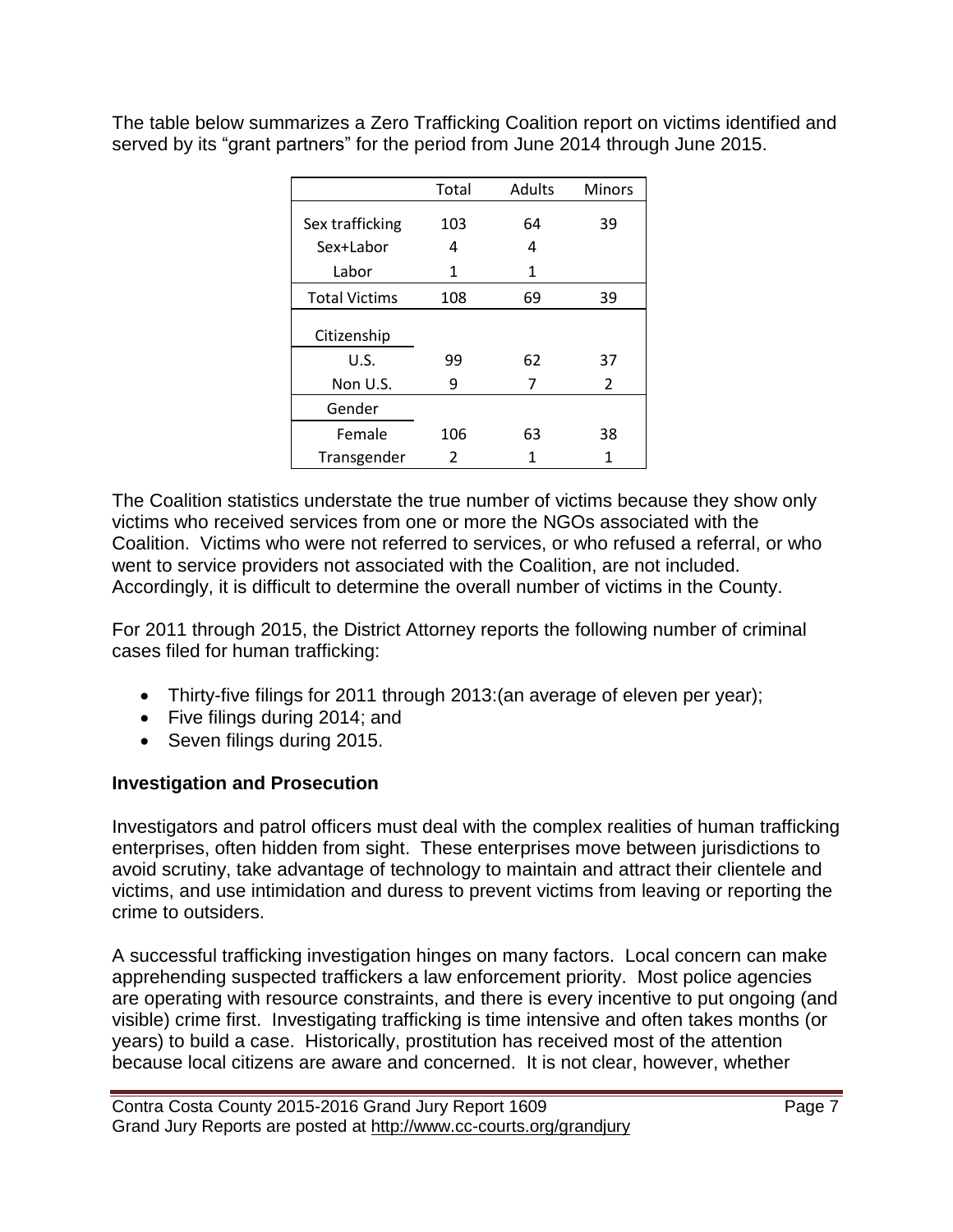citizens typically understand the link between prostitution and trafficking. Labor trafficking, even less obvious to the public eye, has not yet achieved similar recognition.

In at least one instance since 2014, the FBI offered to assist some Contra Costa cities with massage parlor stakeouts. These cities declined the offer, citing the need to focus their limited resources on higher priorities. The FBI also conducts an annual one-week "sweep" in the Concord/Pittsburg/Antioch area (Operation Cross Country) in partnership with local police departments. Not all agencies participate even though the FBI provides substantial personnel and financial assistance to augment those of the local police departments.

When cities place a priority on identifying trafficking operations, the results are notable. For example, there has been a high level of public concern about the possibility of illegal activity associated with the multitude of massage parlors in the City of Pleasant Hill. Since 2013, the Pleasant Hill Police Department has staged forty-one undercover investigations of sixteen massage parlors yielding nine arrests on suspicion of prostitution.

California Assembly Bill 1147- The Massage Therapy Reform Act took effect on January 1, 2016. The Act empowers cities and counties to close massage businesses that have been involved in illegal activities and provides municipalities with other leverage, such as a certification requirement for massage parlors.

Consistent training and intensive exposure help investigators and patrol officers become experts at identifying the signs of human trafficking. Investigators need be able to sense what is going on beneath the surface of a seemingly ordinary encounter. It can take years to develop familiarity with the subtle signs of trafficking. In this rapidly changing arena, familiarization with trends, patterns, and best practices is critical. While most officers receive introductory POST training, practical training occurs on the job, and is also provided by more experienced officers. In this rapidly evolving field, advanced training and networking with other law enforcement agencies provides critical enhancements to the local experience. Not all police departments in the County have a formal training plan in this area, although officers may receive training from time to time.

Regional task forces such as the Bay Area H.E.A.T. Coalition (BAHC) provide additional training and networking opportunities. BAHC is a regional network of law enforcement, County first responders, NGOs, community organizations, and elected officials who come together to share best practices and developments. More than 2,000 professionals have been connected through BAHC. Few Contra Costa law enforcement staff routinely attend these meetings despite their value in keeping track of trends in the wider Bay Area.

An interdisciplinary approach to policing recognizes the relationship between crimes that are more obvious and trafficking, which is often hidden. Trafficking is frequently related to drug crimes, gang activity, and domestic violence. Understanding and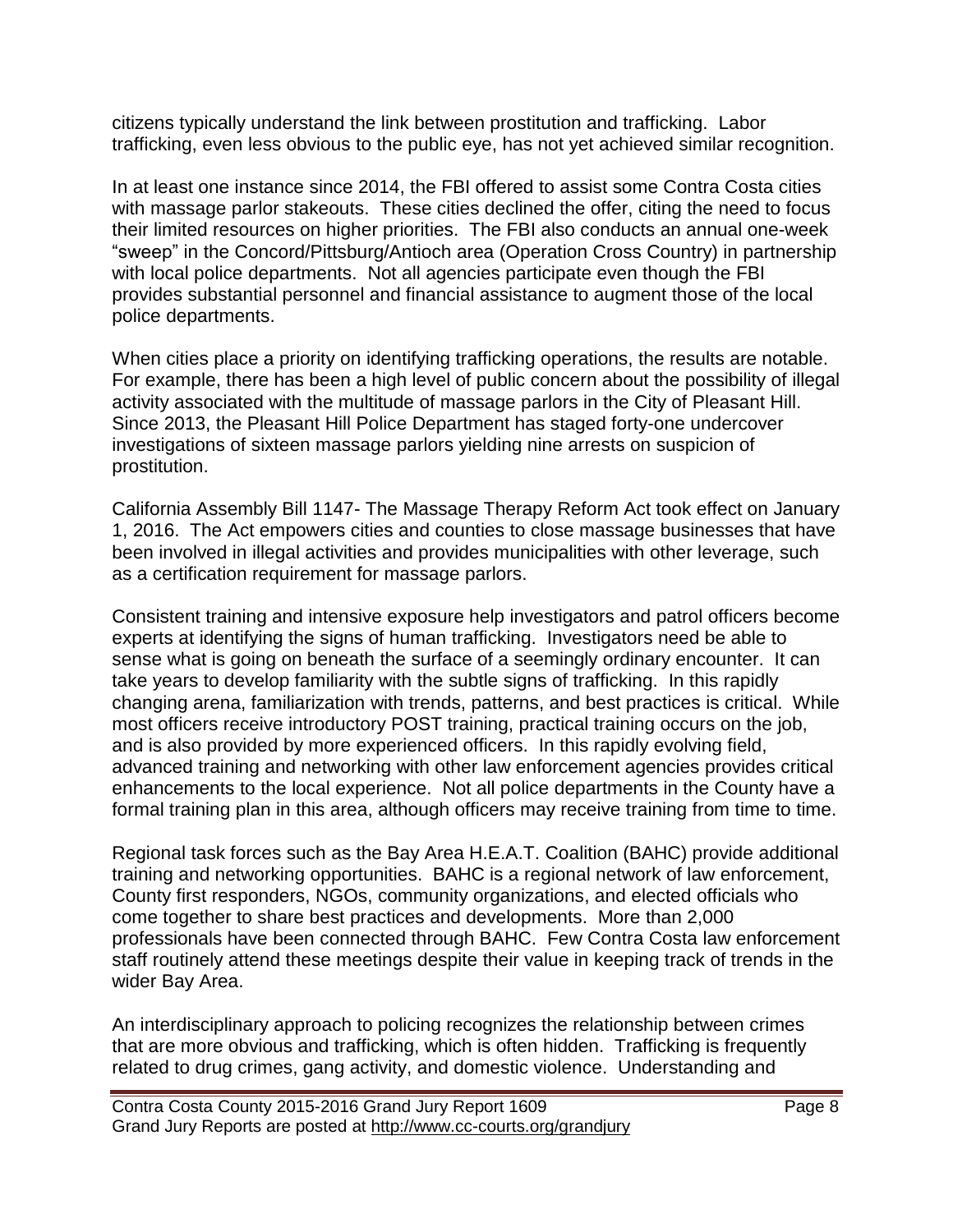capitalizing on that relationship is often the key to discovering and apprehending traffickers. Most law enforcement departments assign one officer or detective as the contact point in the investigation of suspected trafficking cases. However, the single point of contact model can generate an overwhelming workload unless adequate support is available.

The Pittsburg Police Department uses a "street team" of three detectives, each with specialized drug, gang, or domestic violence experience. This team receives advanced training about identifying and responding to human trafficking. With this training and the range of knowledge shared among the three detectives, the street team has an increased ability to identify victims of trafficking while investigating crimes within one of their specializations. Moreover, the sharing and coordination of effort increases the efficiency and effectiveness of the team.

Local law enforcement is able to build a case for prosecution through close coordination with federal and state law enforcement agencies. Some trafficking is purely local, but most of it respects no borders. Both the federal and state governments have an interest in trafficking investigations at the local level. For example, sex trafficking across state lines is a federal offense of interest to the FBI and violation of labor laws attracts attention from various state agencies.

Contra Costa County gets high marks from state and federal partners for its aggressive approach in the investigation and prosecution of both sex and labor trafficking cases.

- Investigating labor trafficking operations can sometimes have a substantial payoff. One Contra Costa case involving the Golden Dragon Restaurant in Brentwood expanded to include multiple restaurants in several counties, 120 victims, over \$500,000 in cash seized, and at least \$120 million in fraud charges.
- Highly visible recent sex trafficking prosecutions in Contra Costa show how extensive such operations can be. Danville residents James Joseph and Avisa Lavassani, were indicted for operating a sex trafficking ring extending as far as Miami, Cleveland, and New York, which generated tens of thousands of dollars per month. This operation, housed in an unremarkable home in an upscale neighborhood, involved more than 15 known victims. A multi-agency FBI task force working with San Ramon, Danville police, and the District Attorney's Office successfully arrested the traffickers after a lengthy investigation.

A proactive approach to monitoring the activities of suspected traffickers can identify and apprehend hidden perpetrators. Electronic communications are increasingly the tool of choice for sex traffickers to communicate with potential customers, schedule appointments, and identify potential victims. Police departments are now using the same tools to follow suspects and to identify potential trafficking operations.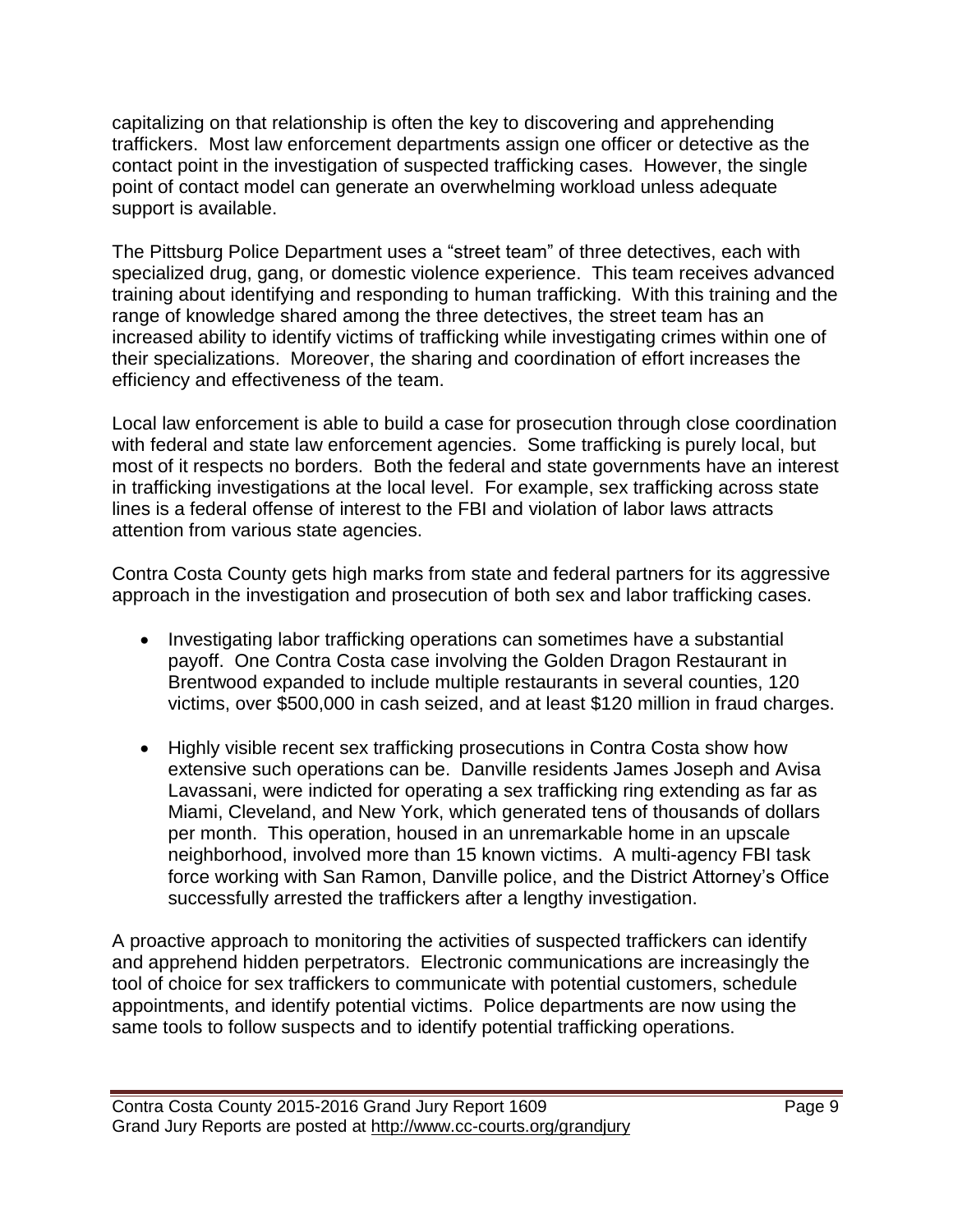In addition to monitoring various websites and other social media, several databases are useful in the fight against human trafficking:

- ARIES, which is maintained by the Contra Costa Sheriff's Office, includes data about known offenders including residences, job histories, gang affiliations, arrest history, and even tattoos;
- Thorn's Spotlight, which provides information about suspected trafficking networks, focuses on identifying victims, and is able to filter and search digital images of victims appearing in online advertisements;
- Online software developed by the University of California *Technology and Human Trafficking Initiative* detects possible cases of online sex trafficking;
- Human Trafficking Reporting System (HTRS), which is funded by the Department of Justice, provides national, regional, and local statistics about human trafficking; and
- SafetyNet, maintained by Alameda County, collects comprehensive data about child sex trafficking.

The ability to disguise one's identity through social media and "dating" websites can be as beneficial to law enforcement as it is to perpetrators, allowing law enforcement to enter the hidden world of sex trafficking. Some departments designate a person to routinely monitor websites suspected of being used for trafficking as a way of discovering potential criminal activity.

Involved citizens, aware of their local environment, can be the key to first identifying suspected trafficking. Many investigations begin with a tip from a concerned citizen. The Golden Dragon investigation (above) began with a complaint from a restaurant employee. A recent sex trafficking case in Dublin was discovered when neighbors became concerned with unusual activity in and around a neighborhood home. Alameda County has developed a comprehensive program of community engagement, as discussed further below.

#### **Victim Assistance**

Current practice puts law enforcement in the forefront of dealing with trafficking victims. Recognizing that many prostitutes are unwilling participants and victims, rather than partners, of their pimps resulted in a shift away from the criminalization of prostitution. Similarly, individuals subjected to labor trafficking (particularly the undocumented) are now considered victims, instead of "aliens" to be deported.

While apprehension of traffickers requires coordination and cooperation among law enforcement agencies, appropriately attending to the needs of the victims requires a different set of skills. Conditioned through mental and physical intimidation, trafficking victims typically do not trust or communicate with law enforcement. However, they are crucial to the prosecution of trafficking cases. To bridge the communication gap, law enforcement relies on specially trained advocates. The victim-centered approach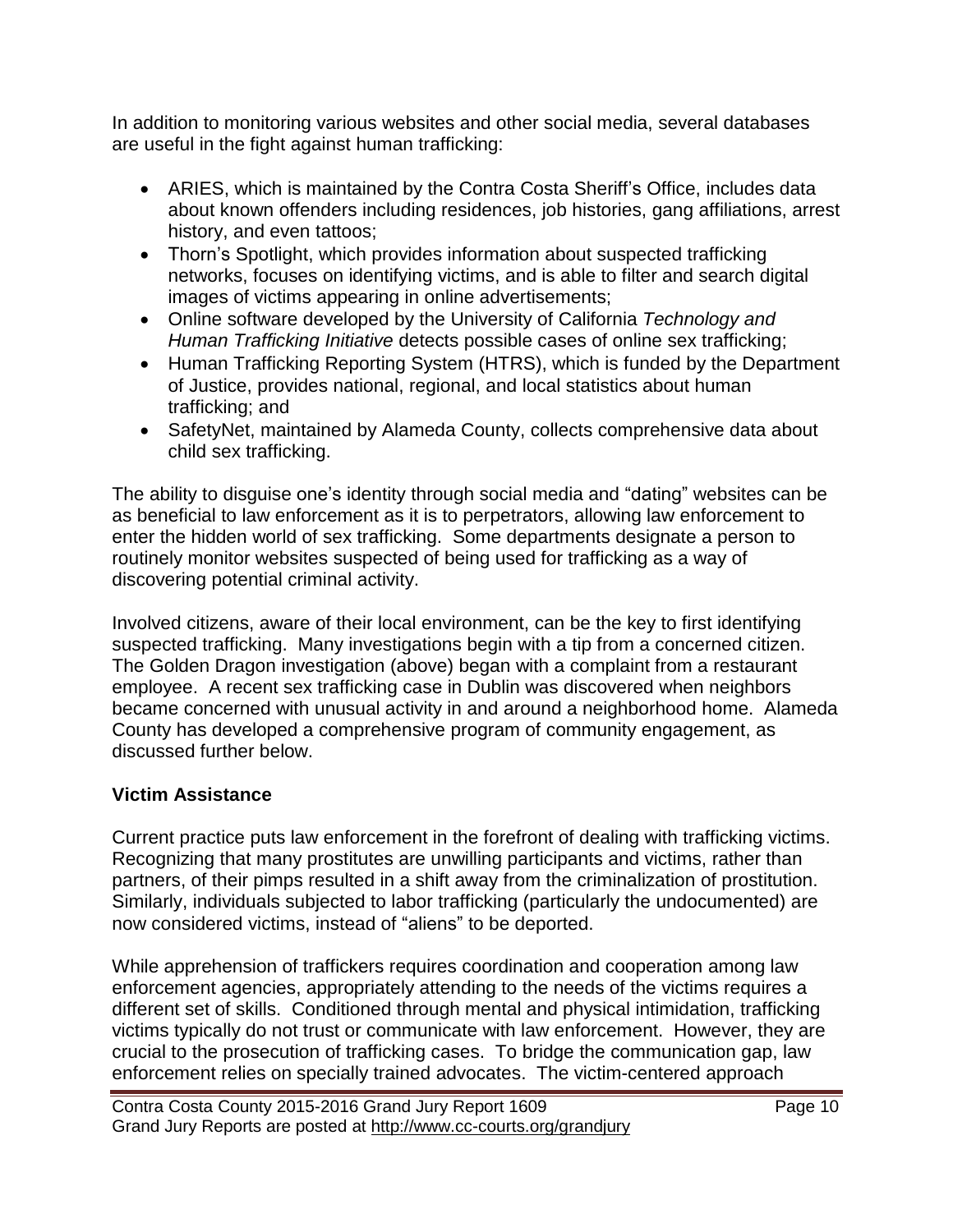requires that victim's needs are assessed and, based on that assessment, victims are referred to appropriate services to help them adjust to life after trafficking. For the most part, police and detectives sympathize with the victims, but often do not have the skills to elicit witness information or to convince them to walk away from "the life". Reported success varies widely, but victims often strongly resist efforts by police officers to turn in their abusers, provide witness statements, or seek assistance from available service agencies. Asked about his success in convincing prostitutes to get help, one detective responded "…basically zero."

Police involvement is necessarily short term, and dealing with victims after the original contact falls to a variety of County agencies and NGOs. Most police officers interviewed knew of and/or used Community Violence Solutions (CVS) for short-term help. The District Attorney's Office and social service NGOs also provide victims of trafficking with services from specialists. This relationship between victims and these agencies can be lengthy. One source estimates that it can take between twelve and sixteen separate attempts (and sometimes years) before the victims successfully manage to leave "the life".

#### **Organizing the Process: A New County Approach**

The Zero Tolerance Coalition is currently producing operating guidelines for handling adult sex and labor trafficking victims, including guidelines for multidisciplinary teams to provide case review and coordination. The draft guidelines should be completed by December 2016. Two summits in 2015 and 2016 involving representatives from multiple counties, social service agencies, law enforcement and the community served to focus the effort to complete these guidelines. The Coalition is working closely with Alameda County's H.E.A.T. Program, which has been a leader in addressing the human trafficking problem since 2006. By working with H.E.A.T., Contra Costa County will be able to leverage its efforts to prevent trafficking, identify it when it occurs and provide a coordinated approach to victim assistance.

#### **A Model to Emulate: Alameda County's H.E.A.T. Program**

Set up in January 2006, the Alameda County District Attorney's H.E.A.T. Unit has prosecuted 427 human trafficking cases. Of these cases, 312 cases (81%) resulted in convictions. The H.E.A.T. Unit continues to be the State's most prolific prosecutor of human trafficking cases. The H.E.A.T. Unit prosecutes offenders for human trafficking, child sexual assault, kidnapping, and other serious crimes. The H.E.A.T. Program developed a collaborative strategy for combatting human trafficking. Successfully implemented in the Bay Area and other communities, the strategy encompasses:

- Robust community engagement;
- Training for law enforcement;
- Vigorous prosecution;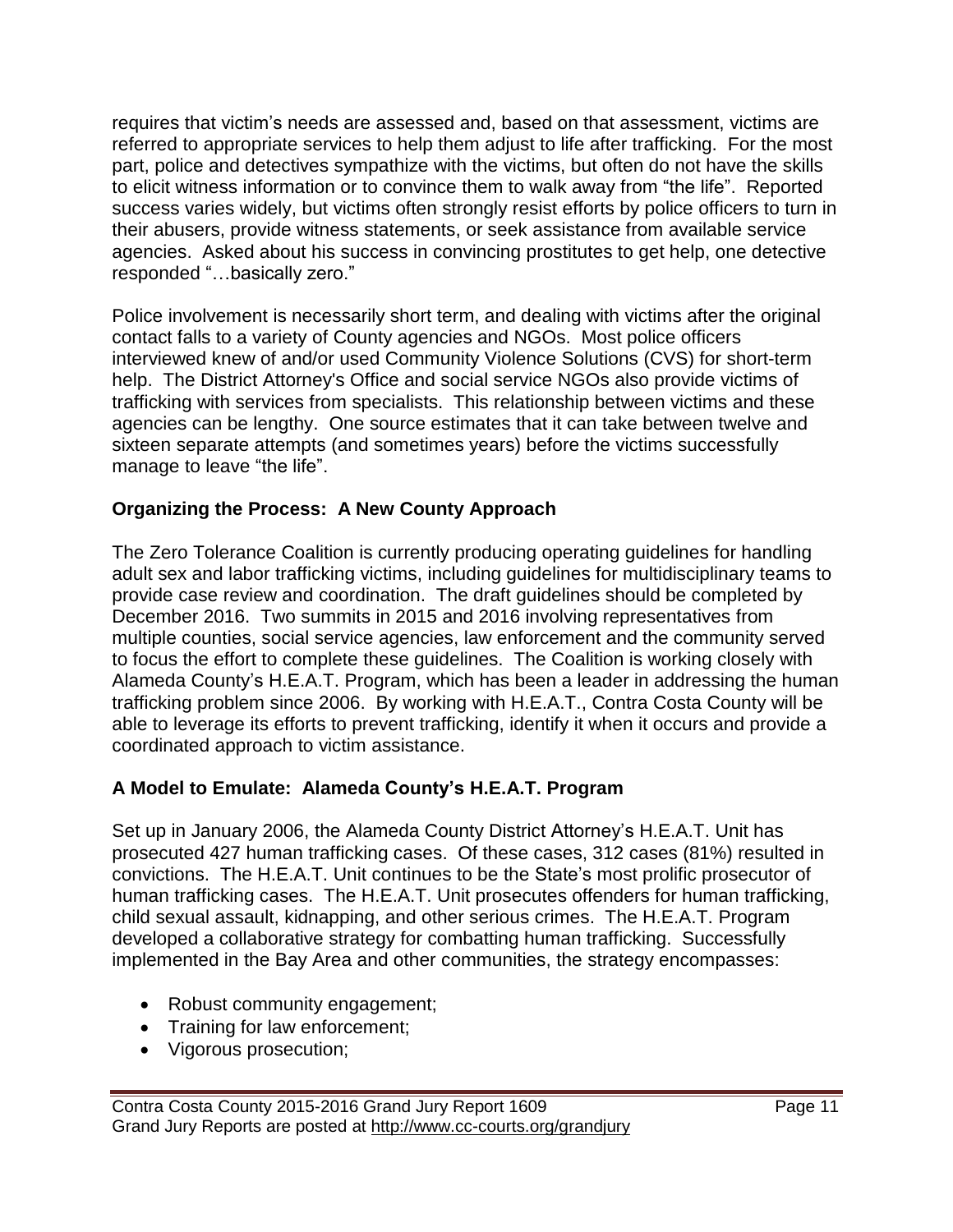- Education of and advocacy to policy makers; and
- Wrap-around services for victims/survivors.

This strategic approach recognizes that the program is only as strong as the involvement and commitment of law enforcement agencies, County service providers, prosecutors, and the community.

The H.E.A.T. website contains a full explanation of each area. The community engagement and law enforcement training aspects explained on the website could be particularly useful components of a new Contra Costa County Human Trafficking Protocol.

Implementation of H.E.A.T. Watch Neighborhood Programs enhances community engagement. The programs raise awareness that stopping human trafficking is a priority. This effort includes systematic guidelines for communities interested in setting up H.E.A.T. Watch Programs, webinars, hotlines, newsletters, training and outreach events and even H.E.A.T. Watch Radio. Social media, such as Facebook and Twitter, help law enforcement find victims. Alameda County also uses outdoor billboards and bus signs to raise awareness.

To address the law enforcement side of controlling human trafficking, the Alameda County H.E.A.T. Watch Program developed a comprehensive law enforcement-training curriculum. This curriculum provides a detailed outline and many training materials focused on first responders, who are typically law enforcement.

Training materials also deal with investigating and developing a case that can withstand the scrutiny of the court and defense counsel. Additionally, the training materials explain where law enforcement should focus resources and how to develop evidence that establishes the essential elements of the crime.

#### **CONCLUSION**

As attention to the extent and consequences of human trafficking has grown, law enforcement in Contra Costa County has made significant strides in investigating suspected trafficking and prosecuting the traffickers. Identifying and assisting the victims remains a significant challenge, requiring the coordinated efforts of both law enforcement and the community. The operating guidelines for victim identification and assistance under development by the Zero Tolerance Coalition should include a comprehensive action plan for addressing both law enforcement issues and victim needs similar to that used in Alameda County.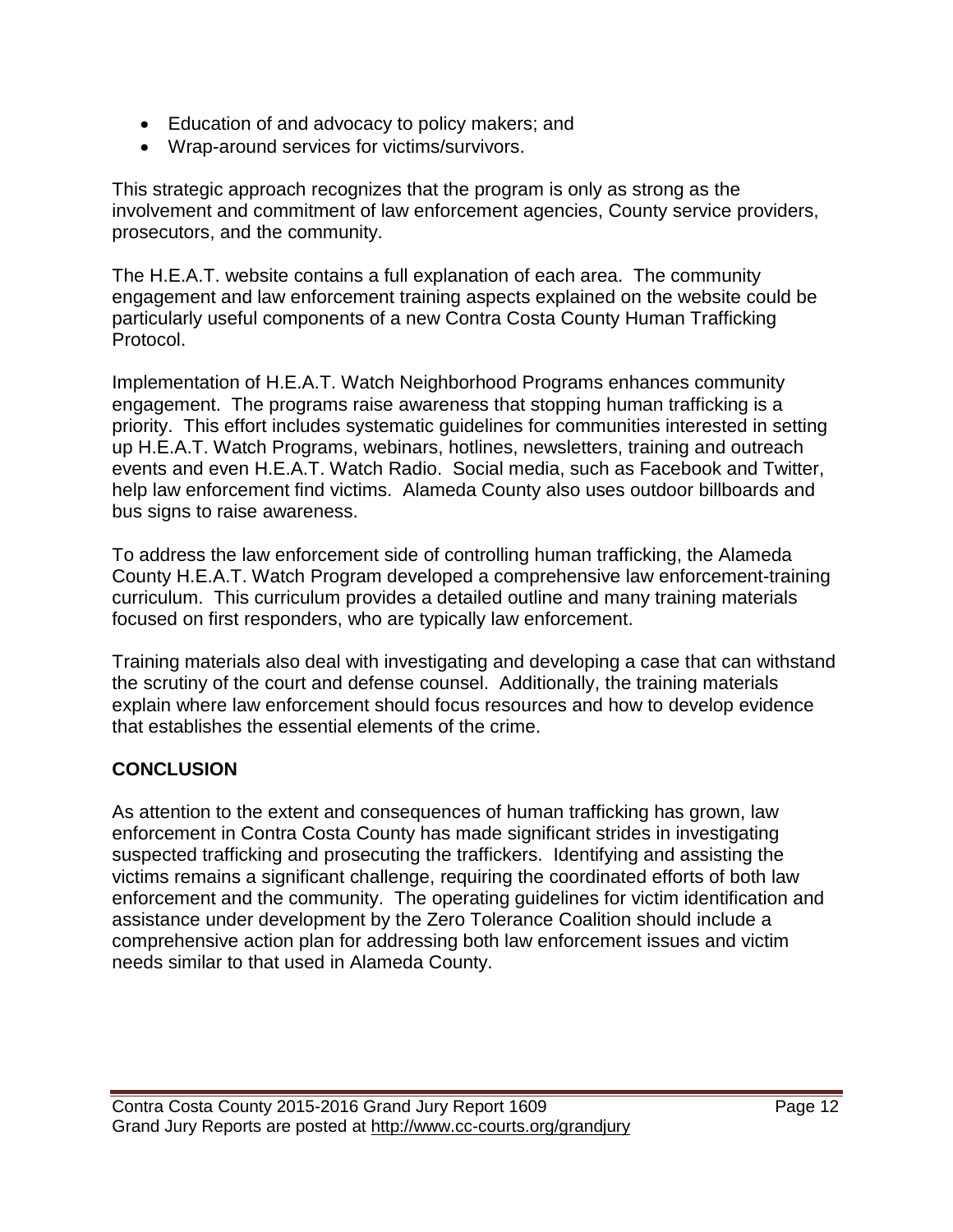#### **FINDINGS**

- F1. The San Francisco Bay Area is one of three "hot spots" for human trafficking in California, along with Los Angeles and San Diego.
- F2. The emphasis in human trafficking cases has shifted from solely prosecution to a "victim-centered" approach in which the needs of persons who have been trafficked receive equal consideration.
- F3. Effectively identifying and apprehending traffickers requires knowledge of the local environment and criminal activities acquired through years of experience.
- F4. Most police officer training related to human trafficking is acquired through working with more experienced officers and victim advocates.
- F5. The required two-hour POST Training Video in dealing with human trafficking complaints provides a general basis, but more intensive training found in the POST 2014 training manual contains in-depth coverage of the issues important to officers assigned to trafficking cases.
- F6. Successful apprehension and prosecution of traffickers often involves coordination and cooperation among local, State and federal agencies.
- F7. City law enforcement and Contra Costa County Sheriff's Department have no comprehensive or consistent method for analyzing data about the number and type of adult trafficking victims. More data that is complete is needed to define the magnitude of the problem and to support decisions about victim services and resource allocation.
- F8. City law enforcement and Contra Costa County Sheriff's Department does not always use resources offered by State and federal for joint "sting" and "sweep" operations.
- F9. Trafficking frequently occurs in combination with other violent crimes and its victims often have a history of abuse and trauma.
- F10. The use of specialist multidisciplinary teams in high crime areas can increase the likelihood that trafficking will be recognized as a component of other crimes.
- F11. Public awareness is a critical factor in identifying potential human trafficking activity.
- F12. The County's efforts to build a broad public awareness of human trafficking has primarily been a poster campaign beginning in 2015.
- F13. The Zero Tolerance for Human Trafficking Coalition is developing operating guidelines for case review and coordination to be completed in December 2016.
- F14. A comprehensive approach to dealing with human trafficking includes robust community engagement; training law enforcement in responding to human trafficking incidents; vigorous prosecution of perpetrators; education of and advocacy to policy makers; and wrap-around services for victims/survivors.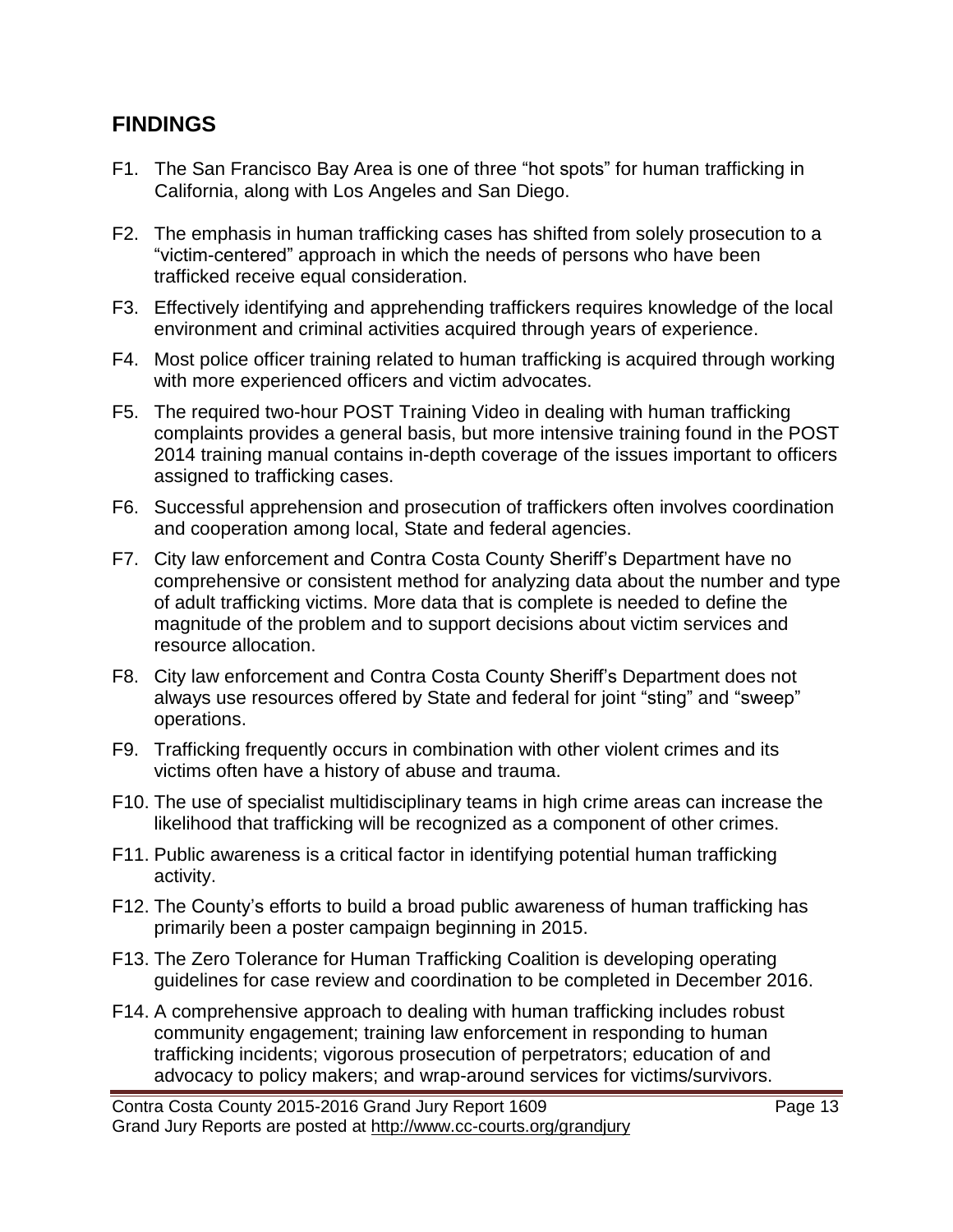### **RECOMMENDATIONS**

- R1. City law enforcement agencies and the Sheriff's Department should consider incorporating expanded training for officers assigned to trafficking-related duties.
- R2. City Law enforcement agencies and the Sheriff's Department should consider increasing collaboration with State and federal law enforcement to expand "sweeps" and "stings" in high crime areas.
- R3. City Law enforcement agencies and the Sheriff's Department should consider the benefits of assigning multidisciplinary teams in areas with significant drug, gang and/or prostitution activity to assist in identifying trafficking activities.
- R4. The County Board of Supervisors should consider identifying funds to assign the Zero Tolerance Coalition to take a leadership role in developing report formats, collecting and reporting on comprehensive data about adult and child trafficking in Contra Costa County.
- R5. The County Board of Supervisors should consider directing the Zero Tolerance Coalition to develop a multi-disciplinary approach in dealing with human trafficking, after identifying funds to do so.
- R6. The County Board of Supervisors should consider directing the Zero Tolerance Coalition to develop and implement a systematic plan for building community awareness of human trafficking, after identifying funds to do so.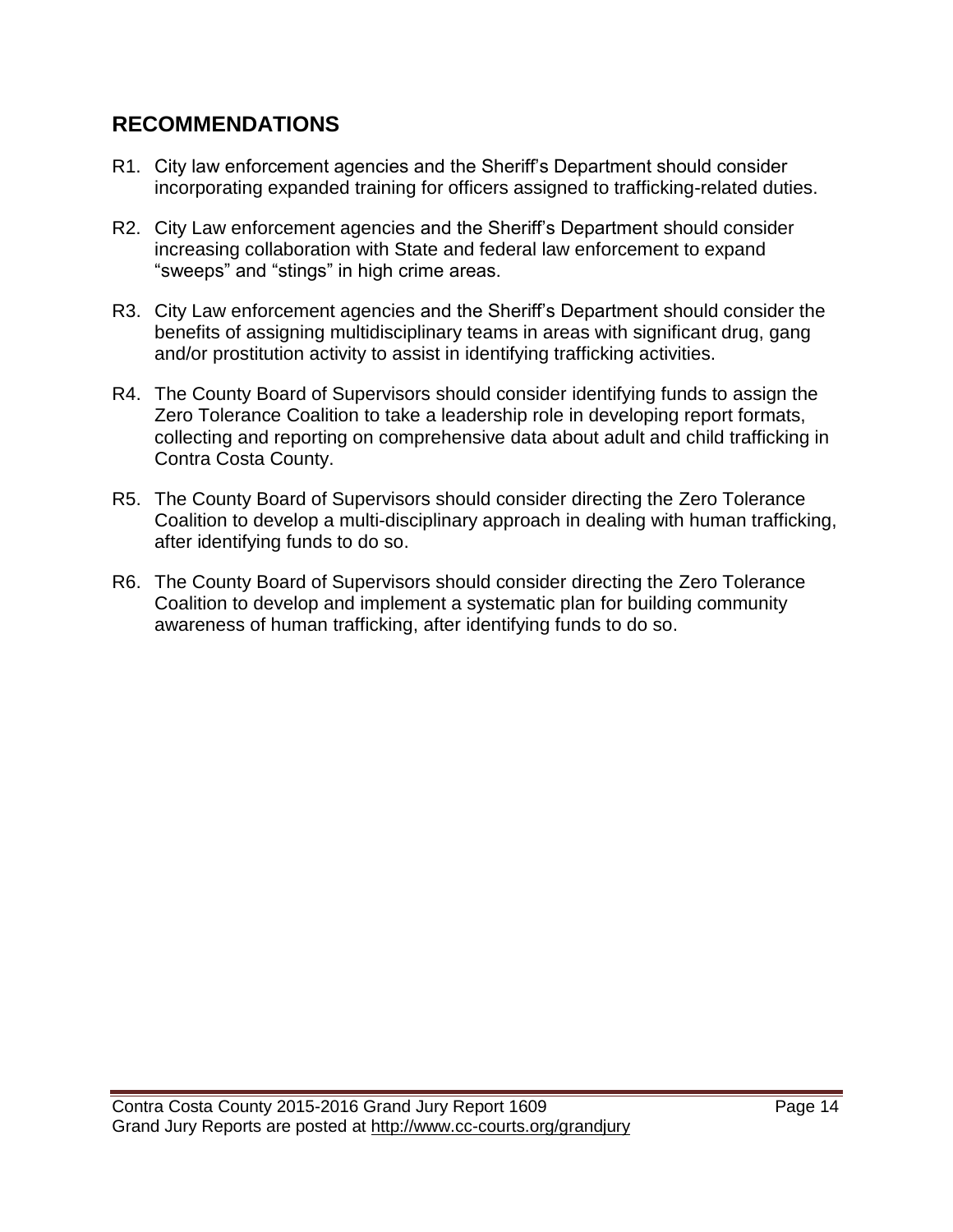# **REQUIRED RESPONSES**

|                                          | <b>Findings</b> | <b>Recommendations</b> |
|------------------------------------------|-----------------|------------------------|
| <b>Antioch City Council</b>              | $F1 - F11, F14$ | $R1 - R3$              |
| <b>Brentwood City Council</b>            | $F1 - F11, F14$ | $R1 - R3$              |
| <b>Clayton City Council</b>              | $F1 - F11, F14$ | $R1 - R3$              |
| <b>Concord City Council</b>              | $F1 - F11, F14$ | $R1 - R3$              |
| Danville City Council                    | $F1 - F11, F14$ | $R1 - R3$              |
| El Cerrito City Council                  | $F1 - F11, F14$ | $R1 - R3$              |
| <b>Hercules City Council</b>             | $F1 - F11, F14$ | $R1 - R3$              |
| Lafayette City Council                   | $F1 - F11, F14$ | $R1 - R3$              |
| Martinez City Council                    | $F1 - F11, F14$ | $R1 - R3$              |
| Moraga City Council                      | $F1 - F11, F14$ | $R1 - R3$              |
| <b>Oakley City Council</b>               | $F1 - F11, F14$ | $R1 - R3$              |
| <b>Orinda City Council</b>               | $F1 - F11, F14$ | $R1 - R3$              |
| <b>Pinole City Council</b>               | $F1 - F11, F14$ | $R1 - R3$              |
| Pittsburg City Council                   | $F1 - F11, F14$ | $R1 - R3$              |
| <b>Pleasant Hill City Council</b>        | $F1 - F11, F14$ | $R1 - R3$              |
| <b>Richmond City Council</b>             | $F1 - F11, F14$ | $R1 - R3$              |
| San Ramon City Council                   | $F1 - F11, F14$ | $R1 - R3$              |
| San Pablo city Council                   | $F1 - F11, F14$ | $R1 - R3$              |
| <b>Walnut Creek City Council</b>         | $F1 - F11, F14$ | $R1 - R3$              |
| Contra Costa County Sheriff's Department | $F1 - F11, F14$ | $R1 - R3$              |
| Contra Costa County Board of Supervisors | $F11 - F14$     | $R4 - R6$              |

Contra Costa County 2015-2016 Grand Jury Report 1609 **Page 15** Page 15 Grand Jury Reports are posted at http://www.cc-courts.org/grandjury